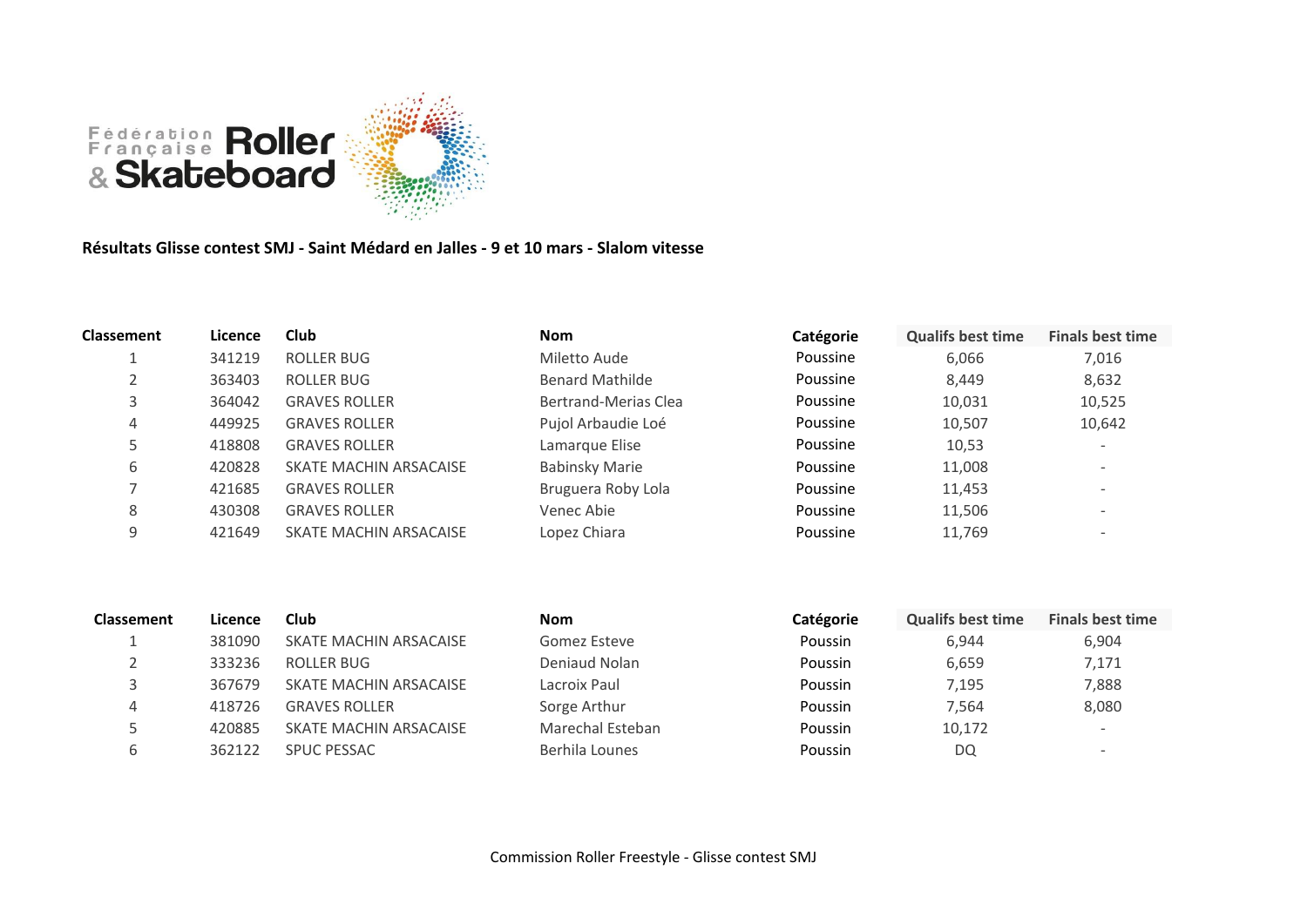| <b>Classement</b> | Licence | Club                 | <b>Nom</b>              | Catégorie | <b>Qualifs best time</b> | <b>Finals best time</b>  |
|-------------------|---------|----------------------|-------------------------|-----------|--------------------------|--------------------------|
|                   | 287377  | <b>SPUC PESSAC</b>   | <b>Blin Lisa</b>        | Benjamine | 6,268                    | 6,945                    |
|                   | 384838  | <b>EVRETZ</b>        | Vaudeville Ondet Jeanne | Benjamine | 6,048                    | 7,353                    |
|                   | 416350  | <b>SPUC PESSAC</b>   | Lafon-Lajmi Helena      | Benjamine | 7,295                    | 7,453                    |
| 4                 | 418703  | <b>GRAVES ROLLER</b> | Corvellec Clarisse      | Benjamine | 7,579                    | 8,304                    |
|                   | 421655  | <b>GRAVES ROLLER</b> | Ravaine Carla           | Benjamine | 7,833                    | $\overline{\phantom{0}}$ |
| b                 | 367776  | <b>GRAVES ROLLER</b> | Delhomme Lou-Anne       | Benjamine | 8,175                    | $\overline{\phantom{0}}$ |

| <b>Classement</b> | Licence | <b>Club</b>              | <b>Nom</b>             | Catégorie | <b>Qualifs best time</b> | <b>Finals best time</b>      |
|-------------------|---------|--------------------------|------------------------|-----------|--------------------------|------------------------------|
|                   | 320829  | ROLLER BUG               | Coupeaud Julien        | Benjamin  | 5,617                    | 6,359                        |
|                   | 381329  | <b>SAM ROLLER SPORTS</b> | Calabrese Gabriele     | Benjamin  | 5,679                    | 6,459                        |
| 3                 | 377406  | ROLLER BUG               | Aksavrin Noa           | Benjamin  | 6,725                    | 7,109                        |
| $\overline{4}$    | 379662  | ROLLER BUG               | Gouineaud Loury Arthur | Benjamin  | 6,469                    | $\overline{\phantom{a}}$     |
| 5                 | 369354  | <b>ROLLER BUG</b>        | Doussin Matheo         | Benjamin  | 6,772                    | $\overline{\phantom{a}}$     |
| 6                 | 260860  | ROLLER BUG               | Metayer Clement        | Benjamin  | 6,965                    | $\qquad \qquad \blacksquare$ |
|                   | 414057  | <b>ROLLER BUG</b>        | Bertin Carl            | Benjamin  | 6,987                    | $\qquad \qquad \blacksquare$ |
| 8                 | 345558  | ROLLER BUG               | <b>Cumunel Arthur</b>  | Benjamin  | 7,145                    | $\qquad \qquad$              |
| 9                 | 423038  | <b>GRAVES ROLLER</b>     | Ravaine Clement        | Benjamin  | 9,126                    | $\qquad \qquad \blacksquare$ |
| 10                | 400452  | <b>ROLLER BUG</b>        | Colle Mathis           | Benjamin  | DQ                       | $\overline{\phantom{a}}$     |

| <b>Classement</b> | Licence | Club                       | <b>Nom</b>              | Catégorie | <b>Qualifs best time</b> | <b>Finals best time</b>  |
|-------------------|---------|----------------------------|-------------------------|-----------|--------------------------|--------------------------|
|                   | 284636  | SKATE MACHIN ARSACAISE     | <b>Bouquet Noah</b>     | Minime H  | 4,822                    | 5,489                    |
|                   | 347862  | ROLLER SKATING BRESSUIRAIS | Reignier Lenny          | Minime H  | 4,876                    | 5,653                    |
| 3                 | 304756  | SKATE MACHIN ARSACAISE     | Dayries Liam            | Minime H  | 4,986                    | 5,683                    |
| 4                 | 218538  | ROLLER BUG                 | Metayer Antoine         | Minime H  | 4,842                    | 5,887                    |
|                   | 236882  | <b>SPUC PESSAC</b>         | <b>Blin Alexis</b>      | Minime H  | 5,132                    | $\overline{\phantom{a}}$ |
| 6                 | 284375  | <b>SPUC PESSAC</b>         | Trijean Maxime          | Minime H  | 5,51                     | $\overline{\phantom{a}}$ |
|                   | 330224  | ROLLER BUG                 | Coupeaud Maxime         | Minime H  | 5,521                    | $\overline{\phantom{0}}$ |
| 8                 | 300924  | SKATE MACHIN ARSACAISE     | <b>Morboeuf Mathys</b>  | Minime H  | 5,652                    | $\overline{\phantom{0}}$ |
| 9                 | 345604  | ROLLER BUG                 | <b>Ponchart Antoine</b> | Minime H  | 5,926                    | $\overline{\phantom{a}}$ |

Commission Roller Freestyle - Glisse contest SMJ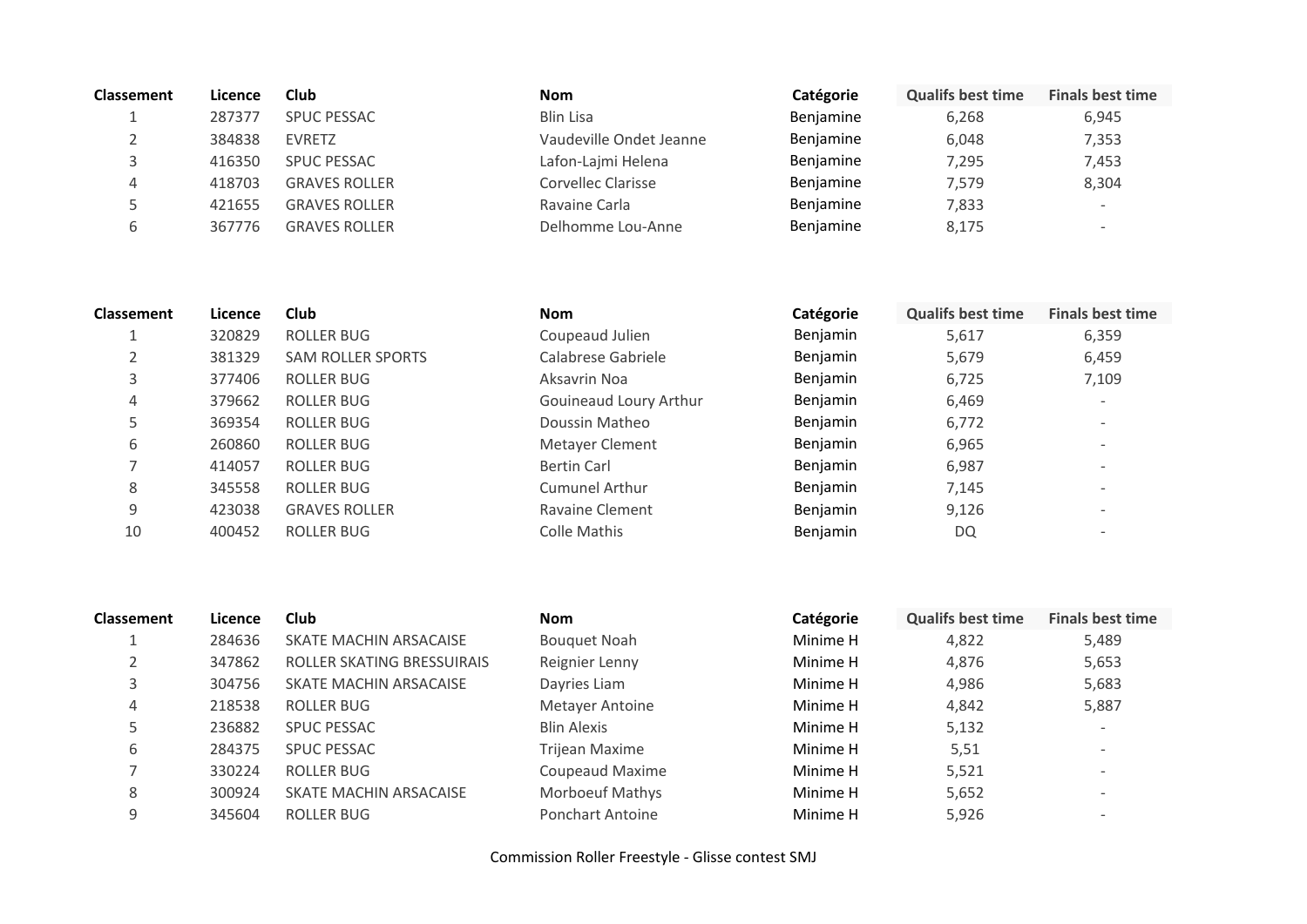| 10 | 296365 | <b>ROLLER BUG</b> | Laprade Nicolas | Minime H | DQ |  |
|----|--------|-------------------|-----------------|----------|----|--|
|----|--------|-------------------|-----------------|----------|----|--|

| <b>Classement</b> | Licence | <b>Club</b>                   | <b>Nom</b>          | Catégorie | <b>Qualifs best time</b> | <b>Finals best time</b>  |
|-------------------|---------|-------------------------------|---------------------|-----------|--------------------------|--------------------------|
| 1                 | 203181  | <b>SPUC PESSAC</b>            | Moreno Laurine      | M CJS F   | 5,06                     | 5,363                    |
| $\overline{2}$    | 208741  | <b>MERIGNAC ROLLER SPORTS</b> | <b>Bouquet Alix</b> | M CJS F   | 5,059                    | 5,669                    |
| 3                 | 196500  | <b>SAM ROLLER SPORTS</b>      | Granjon Zoe         | M CJS F   | 5,23                     | 5,562                    |
| 4                 | 341221  | <b>ROLLER BUG</b>             | Darrigrand Lea      | M CJS F   | 5,366                    | 5,988                    |
| 5                 | 361501  | <b>ROLLER BUG</b>             | Labat Celya         | M CJS F   | 5,301                    | 6,281                    |
| 6                 | 269764  | SKATE MACHIN ARSACAISE        | Castanheira Aude    | M CJS F   | 5,613                    | 6,33                     |
| 7                 | 300874  | <b>SPUC PESSAC</b>            | Sochay Melyssandre  | M CJS F   | 5,741                    | 6,409                    |
| 8                 | 271872  | SKATE MACHIN ARSACAISE        | Lopes Christina     | M CJS F   | 5,861                    | 6,025                    |
| 9                 | 275772  | <b>ROLLER BUG</b>             | <b>Ruet Camille</b> | M CJS F   | 5,93                     | $\overline{\phantom{a}}$ |
| 10                | 181528  | <b>ROLLER BUG</b>             | Loutrein Oceane     | M CJS F   | 5,937                    | $\overline{\phantom{a}}$ |
| 11                | 242460  | <b>GRAVES ROLLER</b>          | Dupouy Jeanne       | M CJS F   | 6,344                    | $\overline{\phantom{a}}$ |
| 12                | 355956  | SKATE MACHIN ARSACAISE        | Sauget Maxence      | M CJS F   | 6,557                    | $\overline{\phantom{a}}$ |
| 13                | 333238  | SKATE MACHIN ARSACAISE        | Lassaux Justine     | M CJS F   | DQ                       | $\overline{\phantom{a}}$ |

| Classement | Licence | <b>Club</b>              | <b>Nom</b>               | Catégorie | <b>Qualifs best time</b> | <b>Finals best time</b>  |
|------------|---------|--------------------------|--------------------------|-----------|--------------------------|--------------------------|
|            | 203176  | <b>SPUC PESSAC</b>       | Moreno Benjamin          | CJS H     | 4,568                    | 5,252                    |
| 2          | 284623  | <b>SAM ROLLER SPORTS</b> | Deniaud Ethan            | CJS H     | 4,791                    | 5,451                    |
| 3          | 284475  | SKATE MACHIN ARSACAISE   | Dayries Ethan            | CJS H     | 4,574                    | 5,457                    |
| 4          | 386233  | <b>SPUC PESSAC</b>       | Gillet Theo              | CJS H     | 5,002                    | 5,676                    |
| 5          | 385607  | <b>ROLLER BUG</b>        | Leleu Eliott             | CJS H     | 4,902                    | 5,838                    |
| 6          | 170130  | <b>ROLLER BUG</b>        | Le Goff Kieran           | CJS H     | 5,023                    | $\overline{\phantom{0}}$ |
| ∍          | 354719  | <b>ROLLER BUG</b>        | Sarrade Maxime           | CJS H     | 5,041                    | 5,796                    |
| 8          | 335525  | <b>USC ACROLLER</b>      | Baert Alexis             | CJS H     | 5,117                    | 5,988                    |
| 9          | 207517  | <b>ROLLER BUG</b>        | Charvet Louis            | CJS H     | 5,124                    | $\overline{\phantom{0}}$ |
| 10         | 239856  | SKATE MACHIN ARSACAISE   | <b>Gallant Balthazar</b> | CJS H     | 5,215                    | $\overline{\phantom{0}}$ |
| 11         | 342521  | <b>ROLLER BUG</b>        | Chabert Christopher      | CJS H     | 5,634                    | $\overline{\phantom{a}}$ |
| 12         | 220624  | <b>ROLLER BUG</b>        | Charvet Julien           | CJS H     | DQ                       |                          |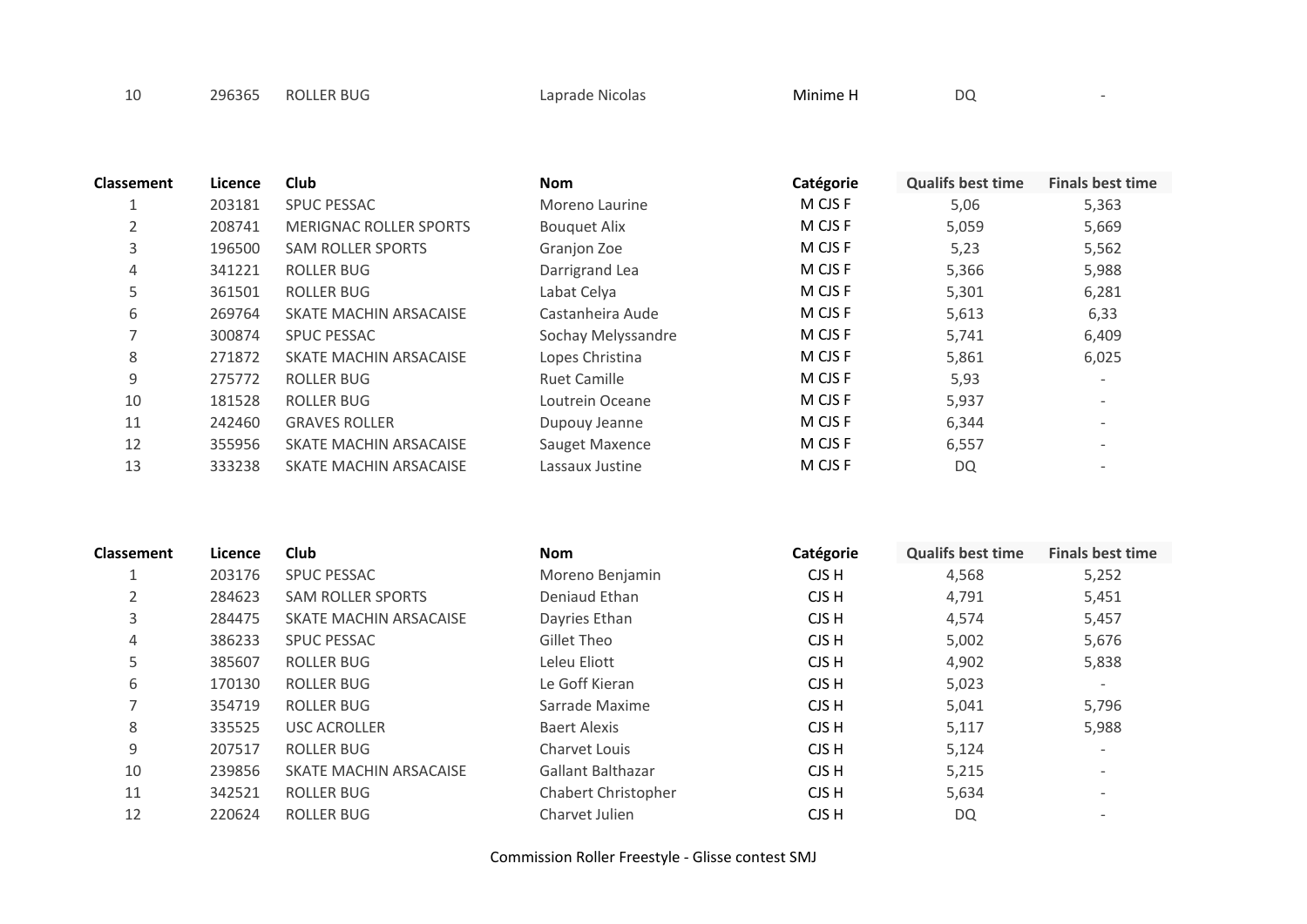

**Résultats Glisse contest SMJ - Saint Médard en Jalles - 9 et 10 mars - Slalom battle**

| <b>Classement</b> | Licence | <b>Club</b>              | <b>Nom</b>              |
|-------------------|---------|--------------------------|-------------------------|
| 1                 | 196500  | <b>SAM ROLLER SPORTS</b> | Granjon Zoe             |
| $\overline{2}$    | 284623  | <b>SAM ROLLER SPORTS</b> | Deniaud Ethan           |
| 3                 | 384838  | <b>EVRETZ</b>            | Vaudeville Ondet Jeanne |
| 4                 | 236882  | <b>SPUC PESSAC</b>       | <b>Blin Alexis</b>      |
| 5                 | 284375  | <b>SPUC PESSAC</b>       | <b>Trijean Maxime</b>   |
| 6                 | 287377  | <b>SPUC PESSAC</b>       | <b>Blin Lisa</b>        |
| 7                 | 367604  | <b>GRAVES ROLLER</b>     | Roger Tessa             |
| 8                 | 381329  | <b>SAM ROLLER SPORTS</b> | Calabrese Gabriele      |
|                   |         |                          |                         |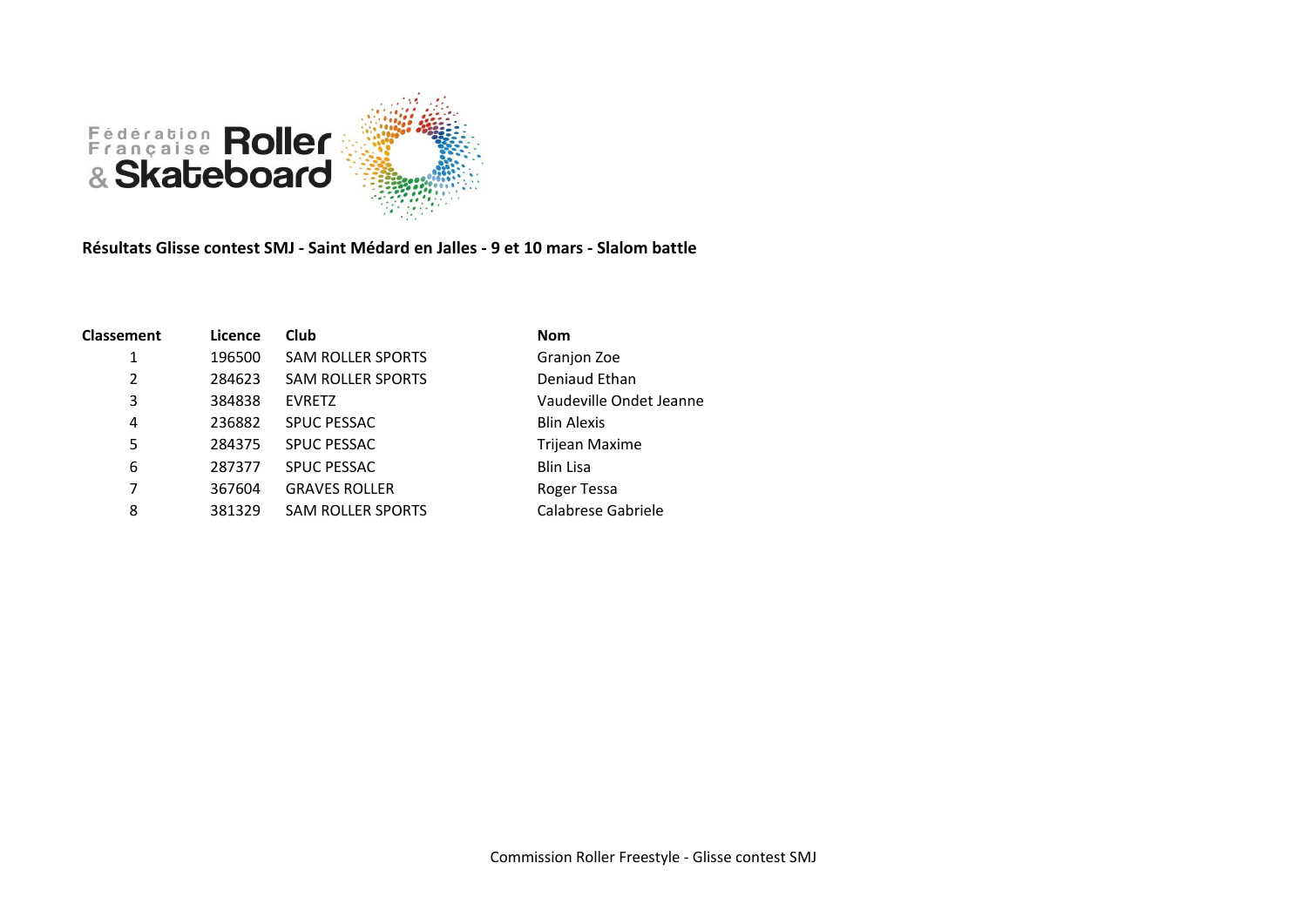

## **Résultats Glisse contest SMJ - Saint Médard en Jalles - 9 et 10 mars - Hauteur pure**

| <b>Classement</b> | Licence | Club                   | <b>Nom</b>         | Catégorie       | <b>Meilleur saut</b> |
|-------------------|---------|------------------------|--------------------|-----------------|----------------------|
|                   | 341219  | <b>ROLLER BUG</b>      | Miletto Aude       | Pouss/Benjamine | 84                   |
| 2                 | 416350  | <b>SPUC PESSAC</b>     | Lafon-Lajmi Helena | Pouss/Benjamine | 82                   |
| 3                 | 421655  | <b>GRAVES ROLLER</b>   | Ravaine Carla      | Pouss/Benjamine | 80                   |
| 4                 | 418703  | <b>GRAVES ROLLER</b>   | Corvellec Clarisse | Pouss/Benjamine | 75                   |
| 5                 | 421649  | SKATE MACHIN ARSACAISE | Lopez Chiara       | Pouss/Benjamine | 70                   |
| 6                 | 418808  | <b>GRAVES ROLLER</b>   | Lamarque Elise     | Pouss/Benjamine | 70                   |
| ⇁                 | 430308  | <b>GRAVES ROLLER</b>   | Venec Abie         | Pouss/Benjamine | 70                   |
| 8                 | 421685  | <b>GRAVES ROLLER</b>   | Bruguera Roby Lola | Pouss/Benjamine | 50                   |

| <b>Classement</b> | Licence | <b>Club</b>            | <b>Nom</b>            | Catégorie | <b>Meilleur saut</b> |
|-------------------|---------|------------------------|-----------------------|-----------|----------------------|
| 1                 | 400452  | ROLLER BUG             | <b>Colle Mathis</b>   | Benjamin  | 95                   |
| 2                 | 390595  | ROLLER BUG             | Turmo Robin           | Benjamin  | 93                   |
| 3                 | 377406  | ROLLER BUG             | Aksavrin Noa          | Benjamin  | 90                   |
| 4                 | 320829  | ROLLER BUG             | Coupeaud Julien       | Benjamin  | 90                   |
| 5                 | 345558  | <b>ROLLER BUG</b>      | <b>Cumunel Arthur</b> | Benjamin  | 70                   |
| 5                 | 381090  | SKATE MACHIN ARSACAISE | Gomez Esteve          | Benjamin  | 70                   |
| 7                 | 420885  | SKATE MACHIN ARSACAISE | Marechal Esteban      | Benjamin  | 70                   |
| 7                 | 401388  | SKATE MACHIN ARSACAISE | Belaud Ylan           | Benjamin  | 70                   |
| 7                 | 414057  | ROLLER BUG             | <b>Bertin Carl</b>    | Benjamin  | 70                   |
| 7                 | 418726  | <b>GRAVES ROLLER</b>   | Sorge Arthur          | Benjamin  | 70                   |